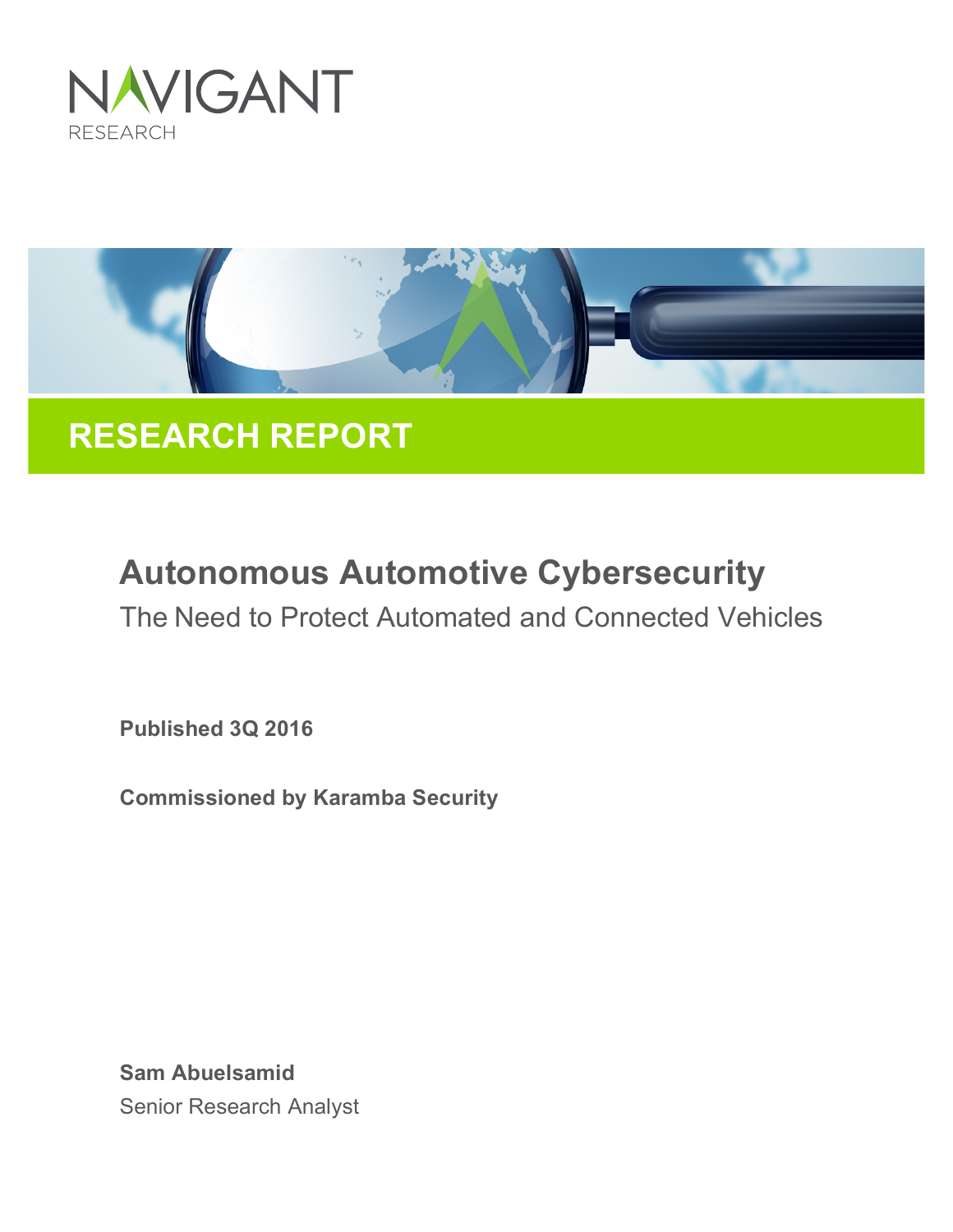

### Section 1 **EXECUTIVE SUMMARY**

#### **1.1 Introduction**

The transportation ecosystem is on the verge of its most significant transformation in more than a century. For the first time since Karl Benz took his first drive in 1886, connectivity, automation, and services have the potential to virtually eliminate automobile crashes, fatalities, and injuries. However, before that goal can be achieved, manufacturers must ensure that everything possible is done to minimize the possibility of malicious actors interfering with the  $21^{st}$  century mobility ecosystem and to mitigate the impact of any interruptions that do occur. Whether they are abused by criminals, vandals, or terrorist organizations, the same technologies that have the potential for societal benefits also provide a means to sow destruction or chaos.

Security solutions that can be implemented quickly, reliably, and without a performance impact on both current and future products are essential. Protecting vehicles, occupants, and bystanders will require holistic approaches to design, implementation, and response when the unexpected does happen. This Navigant Research report examines why cybersecurity solutions that can function autonomously are needed and what the overall system requirements should be.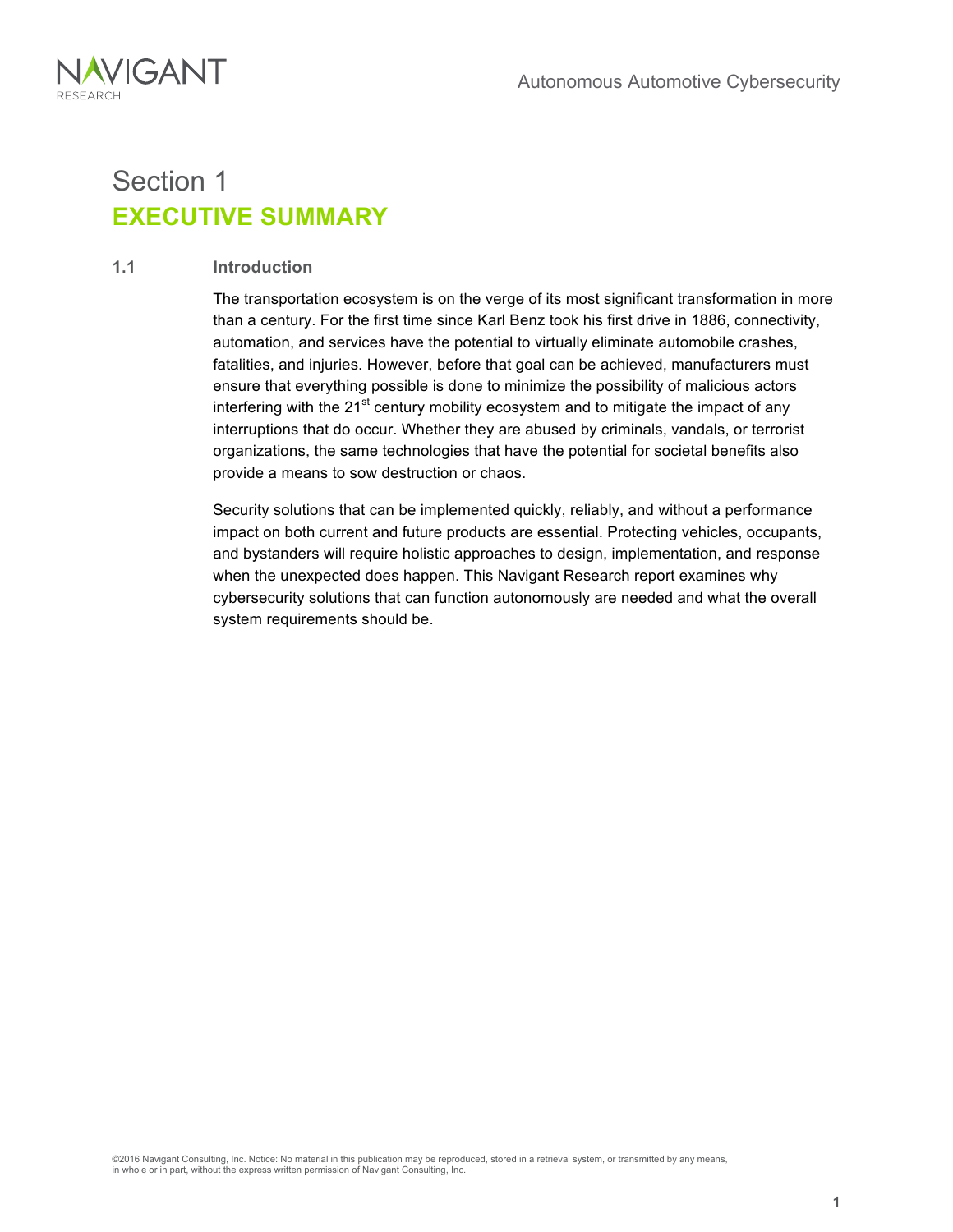

### Section 2 **THE NEED TO SECURE THE VEHICLE**

#### **2.1 The Changing Nature of Transportation**

For the first time in a century, the nature of how we use motor vehicles is on the verge of a fundamental change. In the coming decade, an increasing number of travelers will go from directly manipulating vehicle control inputs for accelerating, braking, and steering to simply entering a destination and sitting back for the ride. Before that happens to any significant degree, the people using connected and automated vehicles must be able to trust that vehicles are adequately protected from malicious actors trying to do physical or financial harm via cyber attacks.

#### **2.2 Why Not Just Drive in Isolation?**

The automobile transformed the way humanity moves about during the course of the  $20<sup>th</sup>$ century. It provided a freedom of movement and choice of where to live, work, and play that was unparalleled in human history. But the automobile also created unprecedented problems. By 2014, for the first time in history, more than half of the world's population of 7.2 billion people was living in cities, and an estimated 1.2 billion vehicles were on the road. From London to Manhattan to Beijing, traffic congestion was costing drivers time, while pollution and crashes were killing more than 1 million people a year.



#### *Chart 2.1 Light Duty Vehicles in Use by Region, World Markets: 2016-2025*

*(Source: Navigant Research)*

©2016 Navigant Consulting, Inc. Notice: No material in this publication may be reproduced, stored in a retrieval system, or transmitted by any means, in whole or in part, without the express written permission of Navigant Consulting, Inc.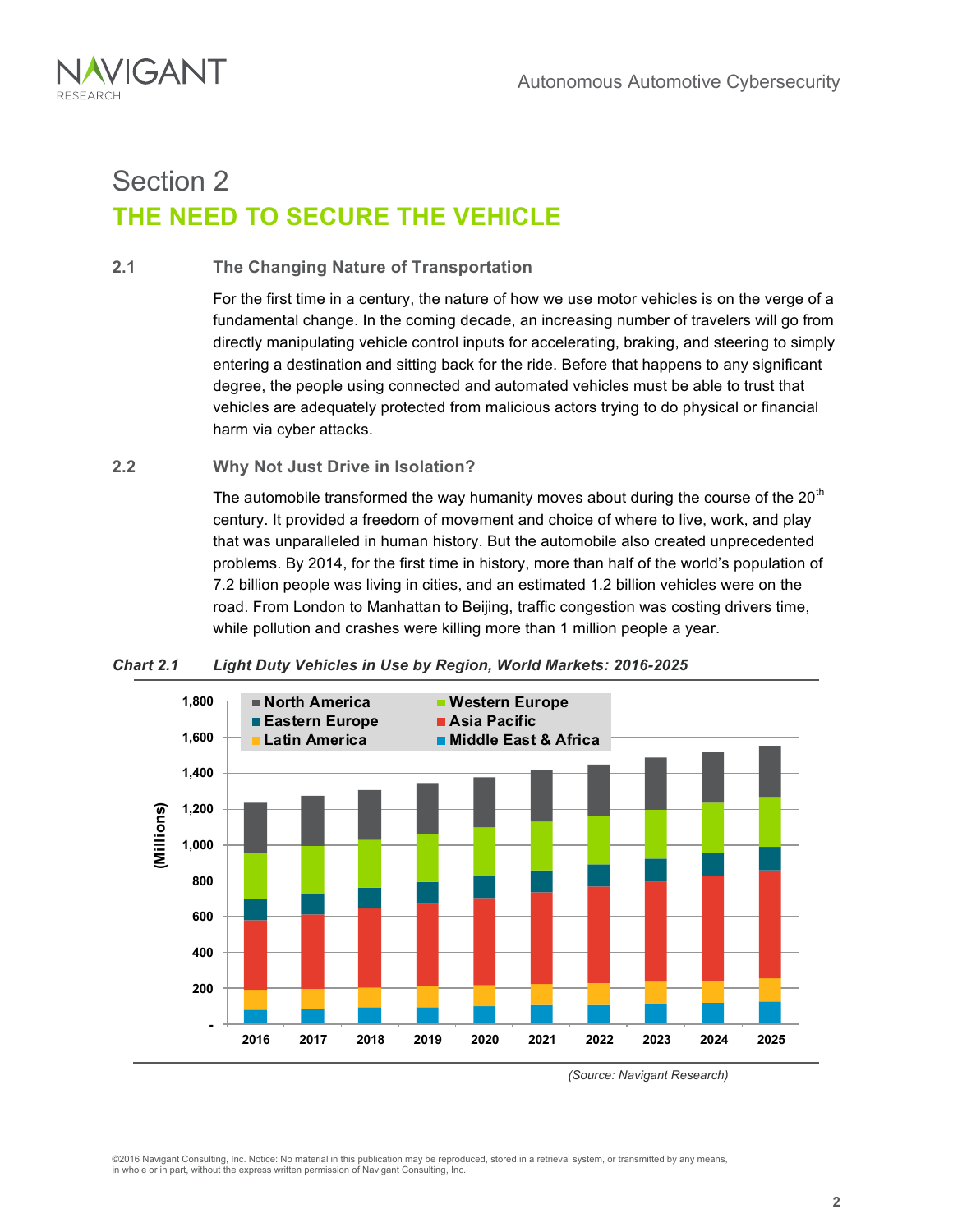

By 2050, the United Nation's *World Population Prospects* report forecasts that the global population will grow to nearly 10 billion people, with as many three-quarters residing in cities. Having everyone drive around in manually controlled, unconnected vehicles would make transportation safe from cyber attack, but this is an unsustainable approach in the modern world. New modes of mobility are needed for 2020 and beyond.

Fortunately, technologies now in development have the potential to address those problems while at the same time making safer and more efficient mobility available to even more people. The convergence of electrification, connectivity, automation, and cloud services that have until now evolved somewhat independently will take root in the coming years to provide the on-demand mobility that allows drivers to make more efficient use of natural resources, infrastructure, and time.



#### *Figure 2.1 Transportation Landscape: 2025 to 2050*

*(Source: Navigant Research)*

#### **2.3 Defining the Problem**

The automobile used to be essentially an isolated mechanical device. Like an individual device of any type, it could be tampered with, but only if someone had direct physical access. Even then, only one vehicle could be modified at a time, so any attacks that did occur tended to be highly targeted. However, we are now in an era where the technology exists for attackers to remotely target millions of vehicles simultaneously.

If attackers were to discover a vulnerability that made such an attack possible, the results could vary over a broad range. A potential best case scenario would be a ransomware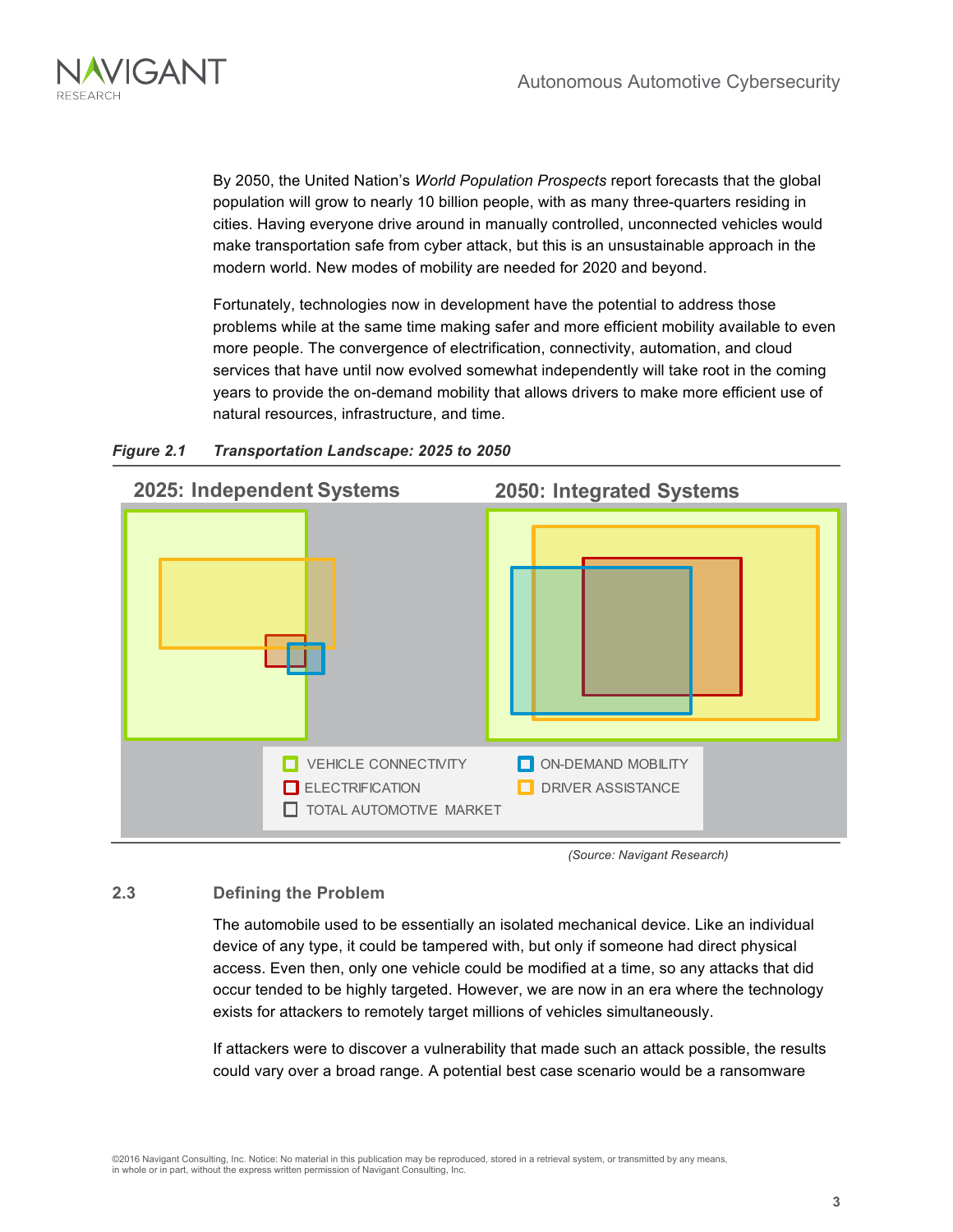

attack. In such a case, a malware infection could be used to disable anywhere from tens of thousands to millions of vehicles, releasing them only when a sum of money is paid to the attackers. This case would be costly and disruptive, but might not threaten human lives. In the worst case scenario, an infection of those same millions of vehicles could be used to remotely manipulate the vehicle control systems, causing crashes and leading to a catastrophic loss of life.

"Potential access to vehicle control systems could be used against us to undermine the very safety the technology was designed to provide," said John Carlin, US Assistant Attorney General for National Security during a keynote address at the 2016 SAE World Congress in Detroit in April 2016. "There is no Internet-connected system where you can build a wall that's high enough or deep enough to keep a dedicated nation-state adversary or a sophisticated criminal group out of the system."

Fortunately, no one has yet succeeded in demonstrating or executing such an attack. It is imperative that automotive OEMs, suppliers, and regulators do everything possible to make vehicles both as secure and as resilient as possible in the event of a cyber attack.

#### **2.4 Real-Time Control**

Microprocessors, software, and sensors have been the key technologies enabling the automotive industry to meet increasingly stringent emissions, fuel economy, and safety requirements in markets around the world. Without the ability to perceive what is happening, make decisions, and control actuators in real-time, the advances in improving air quality while slashing fatalities and injuries would not have been made.

Today's most advanced vehicles have nearly 100 discrete electronic control units (ECUs) and in some cases more than 100 million lines of code, a significant portion of which makes up advanced driver assist systems (ADASs). Moving toward the 2020s, ADASs will become increasingly sophisticated and eventually morph into full-blown autonomous driving systems.

Navigant Research's *Autonomous Vehicles* research report forecasts that sales of vehicles of Level 2 through Level 4 autonomy will grow from 14 million annually in 2020 (about 15% of annual car sales globally) to nearly 72 million annually in 2025, accounting for nearly 70% of the 103 million light duty vehicles expected to be sold that year. By the mid-2020s, it is expected that more than 245 million vehicles with at least Level 2 autonomous capability will be on the road globally.

Level 2 systems are those that are able to manage both vehicle steering and acceleration simultaneously. Vehicles with Level 3 automation are capable of fully autonomous control under limited conditions, such as in geo-fenced areas or when weather conditions permit; the human driver must take over the remainder of the time. Level 4 automation and above indicates a vehicle is capable of operating without human intervention under virtually all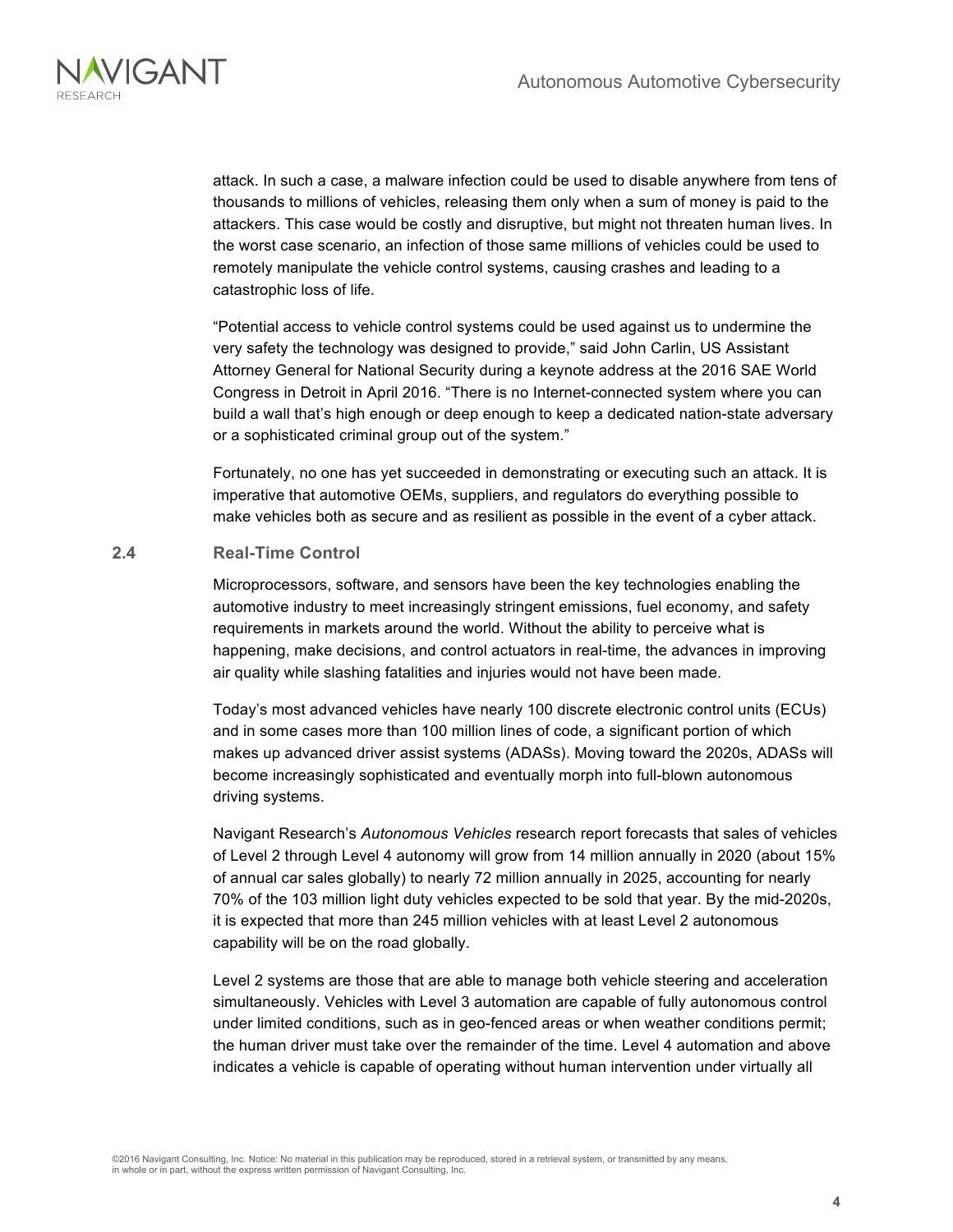

conditions. Annual sales of vehicles with Level 4 autonomy are expected to approach 5 million units by 2025. By the mid-2030s, nearly 85 million self-driving vehicles are expected to be sold every year, and more than 20% of the world's vehicle parc will be expected to be able to operate without a human driver.

While these vehicles with higher levels of automation pose the greatest cybersecurity risk, even conventional vehicles on the road now and well into the next several decades are potentially vulnerable. Any vehicle with a built-in telematics system or aftermarket connectivity via an OBD-II adapter or smartphone connection could potentially be compromised.





*(Source: Navigant Research)*

Executing all of these functions requires precise timing between the reading of the sensor inputs, making control decisions, and finally firing off the actuators. The software running on a general purpose machine such as a desktop computer or mobile device can be installed or altered by end users, and processor resources are shared among the nearly infinite variety of tasks that are possible. No such end user manipulation of the software should be possible in the vehicle.

Critical safety systems have a well-defined set of tasks that do not change unless there has been a firmware update from the manufacturer. As a result, these systems often run on a fixed time schedule loop with deterministic results. Anything that attempts to operate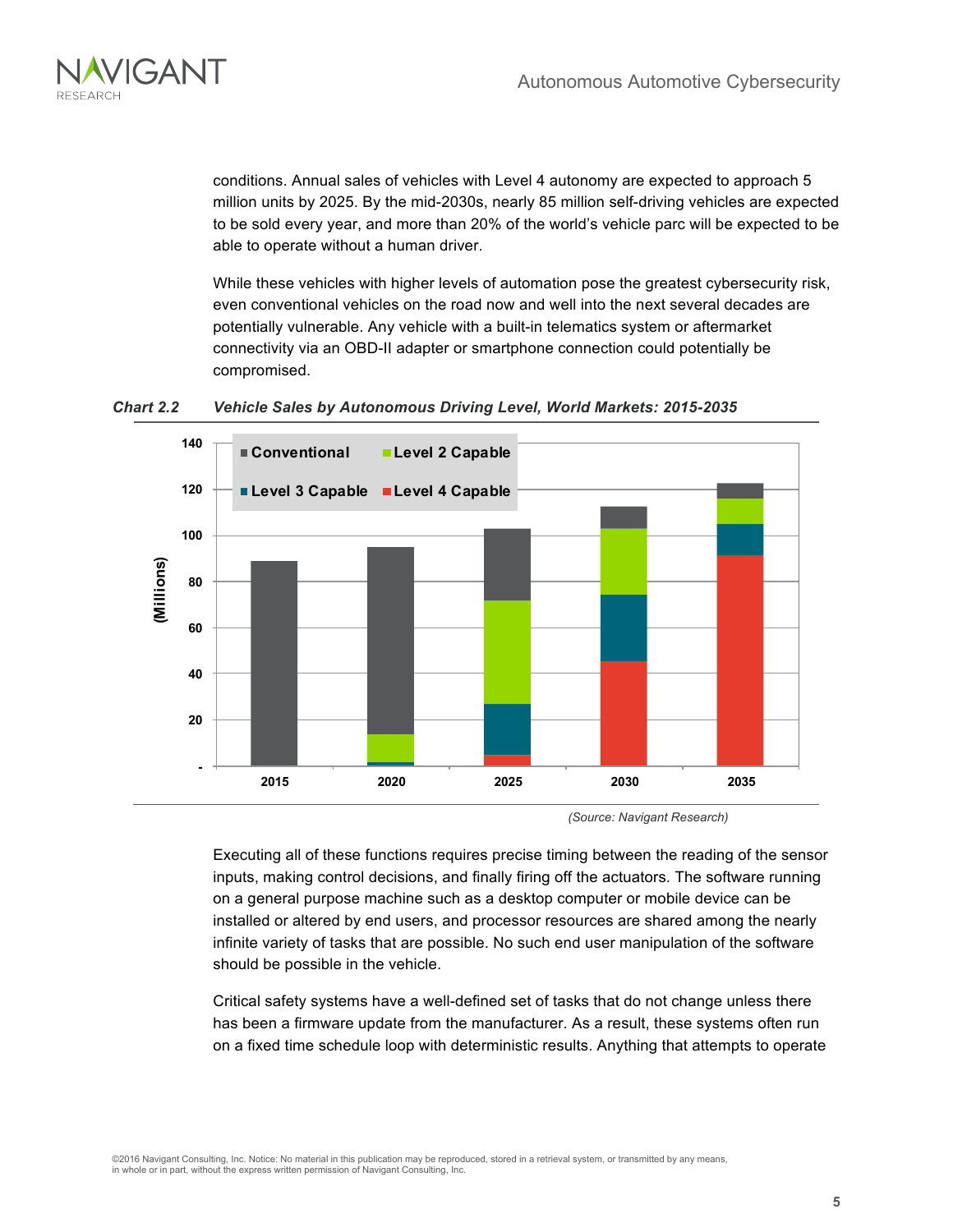

at runtime that is not part of that pre-defined task list can be assumed to be either a hardware malfunction that alters the storage or malware.

Safety critical systems work under stringent latency and response time requirements. Any security protection mechanisms that are implemented must be able to function with an absolute minimum of additional performance and storage overhead.

#### **2.5 Over-the-Air Commands**

In order to truly harness the power of vehicle automation, vehicles need to be connected to each other, to infrastructure, and ultimately to users. A vehicle capable of driving itself without the ability to communicate is of far less value to society than one that can drop off a set of passengers and then pick up others in need of a ride. Future vehicles will also need to communicate in multiple ways.

Vehicle-to-external (V2X) communications using dedicated short-range communications (DSRC) technology adds an extra layer of low-latency, real-time situational awareness that is not possible through sensing technologies alone. Navigant Research's *Connected Vehicles* report forecasts that by 2025, more than 80 million new vehicles annually will be equipped with the ability to communicate directly with other vehicles, infrastructure, cyclists, and pedestrians.

#### *Chart 2.3 Annual OEM DSRC LDV Sales by Region, World Markets: 2015-2025*



*(Source: Navigant Research)*

©2016 Navigant Consulting, Inc. Notice: No material in this publication may be reproduced, stored in a retrieval system, or transmitted by any means, in whole or in part, without the express written permission of Navigant Consulting, Inc.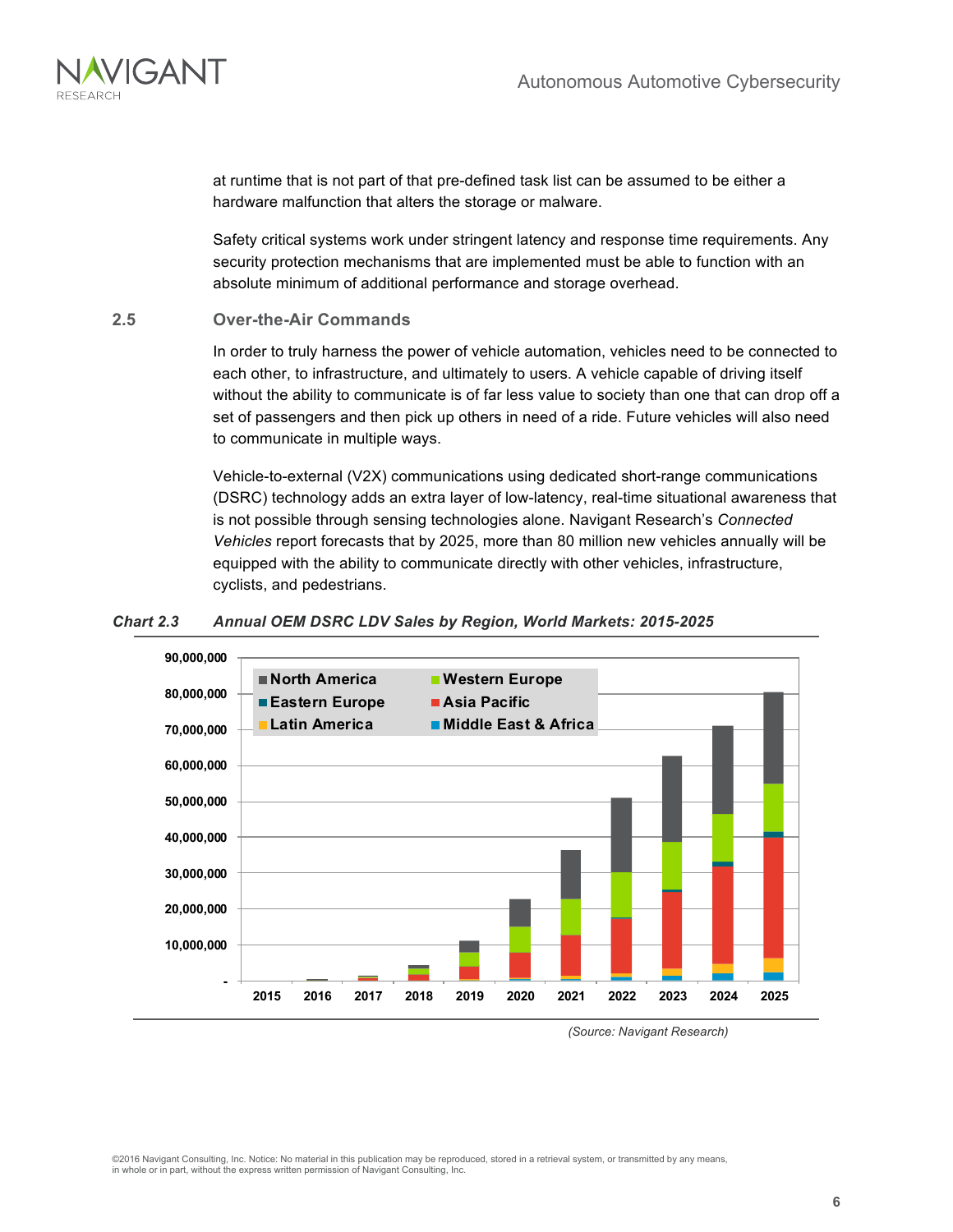

#### **2.6 Connectivity Increases Fatality Risks**

For nearly half a century, there has been an intense focus on safety in transportation, and tremendous progress has been made in reducing injuries and fatalities on the world's roads. In 1967, when the first Federal Motor Vehicle Safety Standards were adopted in the United States, nearly 51,000 people died on the nation's roadways at a rate of 5.26 per 100 million miles traveled. By 2014, Americans more than tripled the miles they drove every year, growing from less than 1 trillion to more than 3 trillion miles, and the number of fatalities had dipped to below 33,000, a rate of 1.08 per 100 million miles traveled. Unfortunately, those fatality numbers are on the rise again, with more than 35,000 roadway fatalities in 2015, and an even greater number is expected in 2016.

One of the primary goals in adopting new technologies such as connected vehicles and autonomy is to drive the fatality rate toward zero. However, that can only happen if those technologies work as intended and malicious actors are prevented from tampering with the systems. Unfortunately, it is impossible to guarantee that any complex code base is absolutely free of logic errors, and there is a significant probability that some number of those errors will lead to security vulnerabilities. With hundreds of millions of connected and automated vehicles expected to be on the road in the coming decades, the likelihood of attacks from vandals, thieves, and those with political motivations that may exploit those security vulnerabilities for mass attacks increases exponentially.

#### **2.7 Machine Learning and Pattern Recognition**

Using general purpose computer operating systems, it would be nearly impossible to predict all of the normal cross-system operation permutations. Therefore, developers of malware detection and protection systems for vehicles have created heuristic algorithms that monitor the behavior of the software that is running across the car ECUs on the car's controller area network (CAN) bus. These algorithms have adaptive functions that can detect what appears to be anomalous actions. However, just as humans sometimes err and misrecognize a voice or a face, heuristic algorithms sometimes flag perfectly normal activity as malware.

With a general purpose computing device, false positives are very common and generally do not disrupt the normal course of operation. Mistakenly blocked packets can be resubmitted by the servers to eventually reach their destination, even if an unnecessary packet blocking and delay was introduced to the packet flow. Users of general purpose computers can also be alerted when a malware detection that may be a false positive occurs and are given the opportunity to review it.

#### **2.8 False Positives Are Not Acceptable on the Road**

The same is not true of the automotive environment. Navigant Research's *Transportation Forecast: Light Duty Vehicles* report projects that global vehicle parc will grow by more than 50% to more than 1.8 billion units in 2035. Introducing the risk of false positives to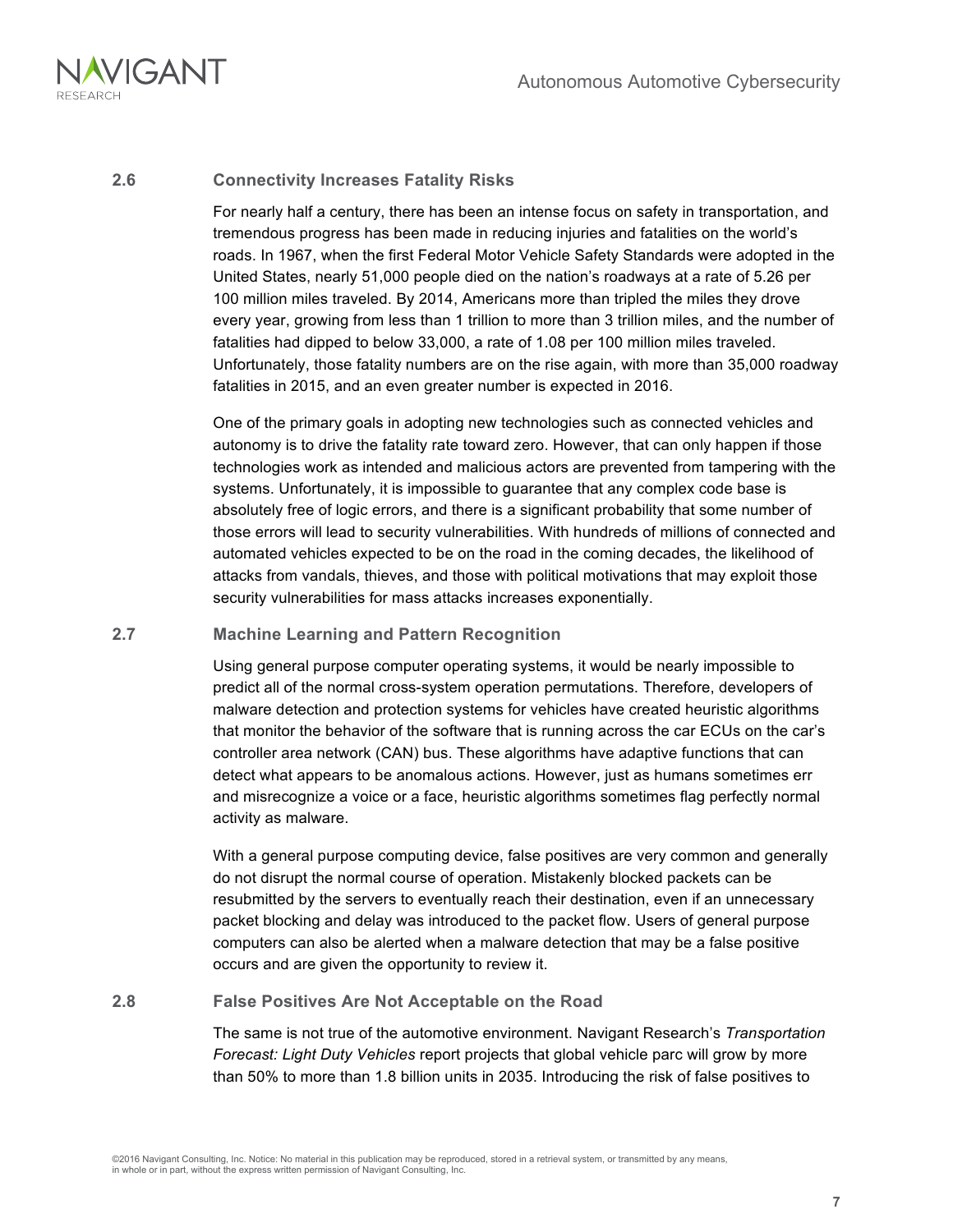

cars due to misrecognition of an innocent packet as malware can disrupt the functionality of safety critical systems. It can also further exacerbate traffic congestion if vehicles become erroneously disabled. That scenario could conceivably negate the benefits of driver assist and automation systems, leading to an increase in crashes, injuries, and fatalities.

Moreover, the probability of having false positives varies between 2% and 5% (i.e., at least every 2 out of 100 packets that are blocked on the car's CAN bus network will be mistakenly prevented from reaching their destination). The fatality risk of such frequent blocking of valid operations is something that the automotive industry cannot tolerate.

#### **2.9 Deterministic Security**

To avoid the risk of false positives, the ideal security approach in vehicles should be as deterministic as their control strategies. Car ECUs do not change from their factory settings. Even when car companies introduce app stores to enable third-party application downloads to their infotainment systems, such stores should be provisioned and inspected by automotive OEMs. Third-party apps should be hardened as another branch of the infotainment factory settings.

At runtime of the vehicle, all potential control permutations should be predictable based on the code that was built into the binary files. A similar method applies for updated versions of the ECU software, which are received as an update from the manufacturer as part of service checks or over-the-air updates. There should be no surprises.

Attackers have two primary means of performing nefarious actions in the vehicle: Through dropping in new binary code that did not come from the factory, and through in-memory attacks that manipulate processes that are already running in-memory in ways that those programs were not designed to perform. All automotive cybersecurity systems should have mechanisms to protect against both of these attack vectors, which are destined to compromise ECUs as a way to gain entry into a vehicle's CAN bus.

#### **2.10 Pre-Production Protection**

Protecting any computing system—including a vehicle—from malicious attack requires a multi-layered protection approach. From requirement definitions to field maintenance, every aspect of the process must be architected with security and resilience at the forefront.

The teams developing the architecture should always be asking themselves if there are any ways to exploit their systems. Processes should also be developed to validate and audit these systems to ensure that they meet performance requirements and do not introduce any potential vulnerabilities. Robust version control, reviews, and auditing are key components before software is even compiled.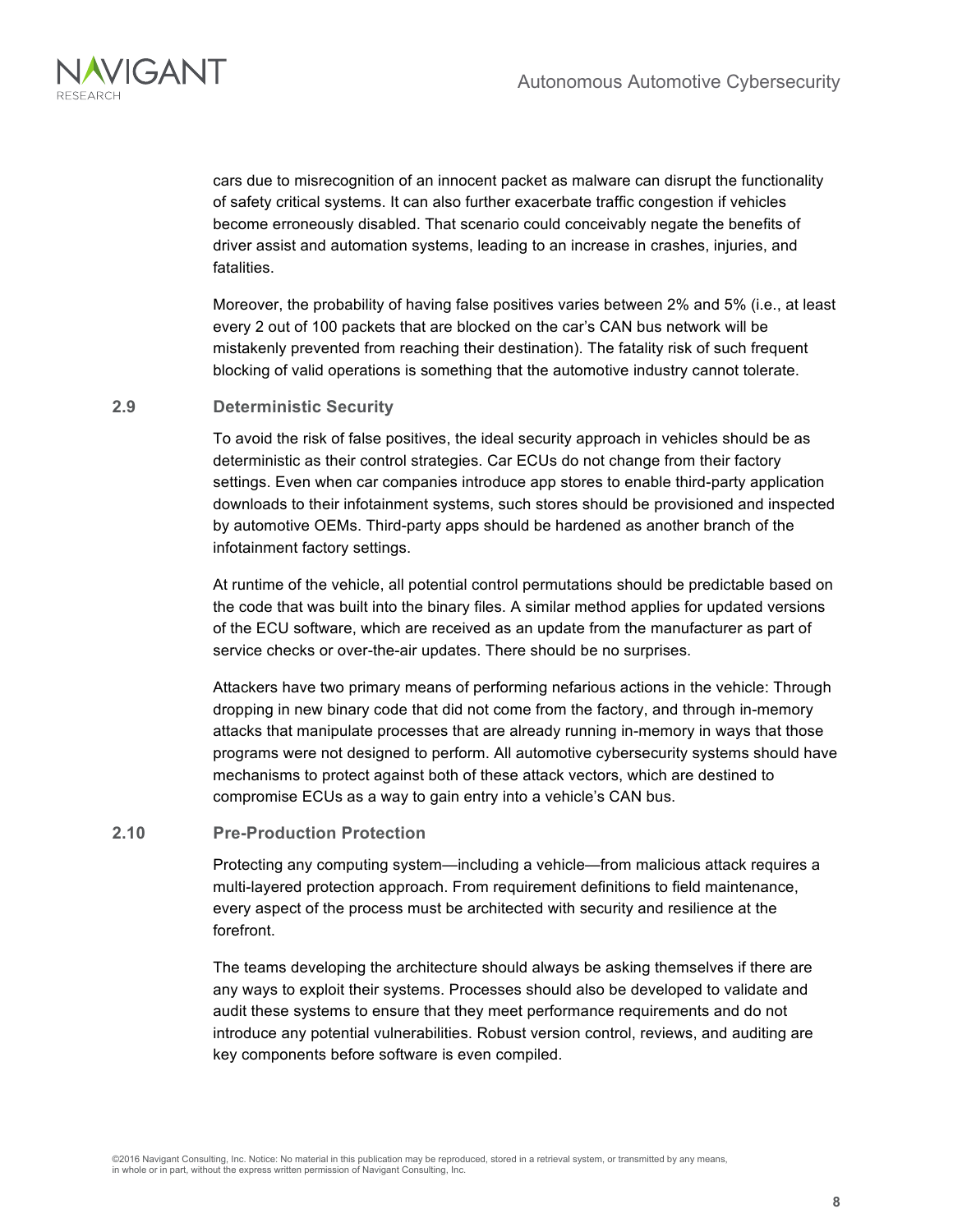

#### **2.11 Autonomous Security**

From a security perspective, one of the key features that makes protection in the vehicle simpler than on individual-use general purpose platforms is the static nature of the applications that run. From the factory floor, until authorized software updates are complete, the binaries and operations running on the ECU should never change from their factory settings. Once the vehicle leaves the factory, the security of the onboard ECUs must be autonomous, with no intervention or outside connectivity required to block attacks at any time.

Including a process that runs locally on the ECU to validate the authenticity and accuracy of the binaries and in-memory operations is part of the deterministic security that should work well in the automotive environment. If an attacker has utilized either physical access to the vehicle or a remote attack through one of the communication surfaces to inject unauthorized code, it should be possible to detect those changes at runtime. Anything that does not belong should be prevented from executing. Since the applications and functions running in the vehicle computing platform are a known quantity, it should also be possible to know every possible control permutation before the vehicle ever runs.

If a previously undetected error in the code is exploited by a malicious actor, it is possible for executable instructions to be included in what appears to be data. This is one of the most common methods of attack on general purpose computing platforms. Demonstrations of this sort of attack in the vehicle have been executed by a variety of methods over the years, including through playing a compact disc with carefully crafted media files or sending modified text messages that trigger a buffer overrun.

Since it is nearly impossible to guarantee that there are no logic errors in any complex computing system, every vehicle is likely to contain at least some vulnerabilities that a skilled attacker may be able to discover and exploit. Based on the deterministic nature of these systems, understanding the possible permutations in advance and blocking any instruction calls that were not projected can prevent in-memory attacks.

If an in-memory attack is detected, the system must also decide how to remediate the problem. Depending on the nature of the attack, it may be as simple as killing a process and continuing on with normal control. If that is not possible, it may be necessary to signal the driver to pull over to a safe place to stop and cycle the ignition, which would reset the memory and wipe out the attack.

The prevention approaches described in this report rely on the deterministic nature of such electronic control systems to provide what is effectively a firewall against malware without any false positives. As a result, these systems can continue to operate as intended uninterrupted.

©2016 Navigant Consulting, Inc. Notice: No material in this publication may be reproduced, stored in a retrieval system, or transmitted by any means, in whole or in part, without the express written permission of Navigant Consulting, Inc.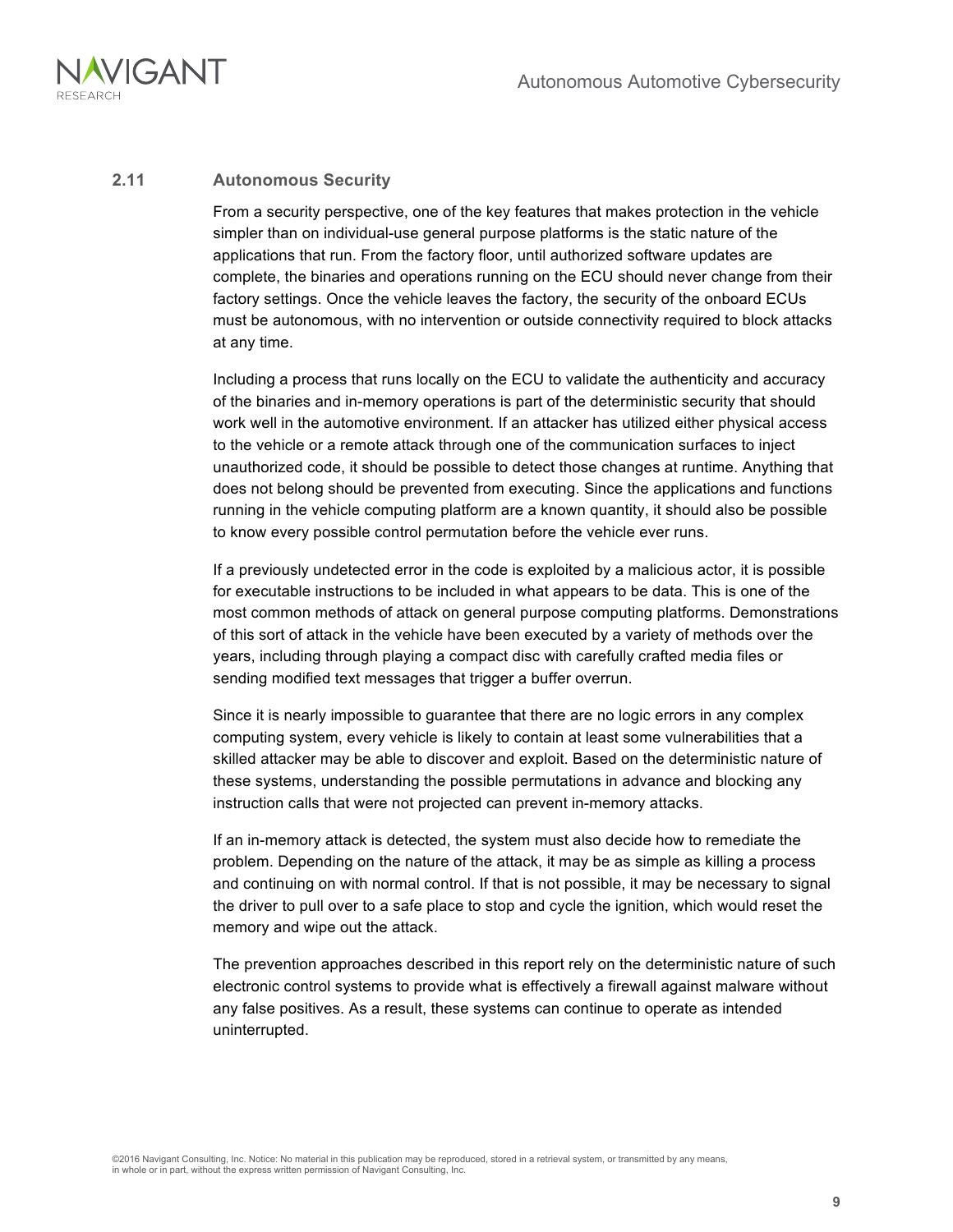

At a minimum, these security mechanisms need to be applied to the ECUs that manage connectivity to the world outside the vehicle. This includes the V2X, telematics, infotainment, and gateway systems. If these outward-facing attack surfaces are protected, that is likely to be sufficient to protect the downstream critical safety systems from malware infections. Ultimately, all of the electronic control systems, including the sensor inputoutput, should integrate security mechanisms.

While outward-facing connectivity is expected to be the primary cyber attack surface for vehicles, active connectivity should not be a prerequisite for security mechanisms to function. As anyone that has attempted to use a mobile phone in remote areas or deep within a concrete structure knows, connectivity to a cell tower is never guaranteed, regardless of what provider service maps may indicate. Savvy attackers can nonetheless utilize localized devices such as femtocells or any of the 50 billion Internet of Things devices expected to be deployed by 2020 to connect directly to a vehicle. Thus a local security approach will provide the most robust protection in the vehicle.

#### **2.12 Heuristics in Sensor Signal Analysis**

There may still be a place for some heuristic protection in future vehicles, just not necessarily in the same way it has been used in general purpose computing. As vehicles become more automated, they increasingly rely on sensor inputs to understand what is happening around them. A new potential cyber attack vector involves broadcasting inaccurate return messages to sensors such as radar or lidar that confuse the sensors. This is a less precise attack mechanism that is also very localized. However, because it is unpredictable, heuristic analysis could be used to detect anomalous sensor signals and prevent them from being fed into the control algorithms. The remediation in this case would likely require disengaging the driver assist or autonomous control features and returning control to the driver or simply bringing the vehicle to a safe stop.

#### **2.13 Conclusions**

Connected and automated vehicles will be coming to the world's roads rapidly in the coming years, and the potential societal benefits they present are enormous. By moving away from driving in isolation, the technology will change the way we interact with these vehicles as users, abstracting people away from the actual act of driving. If done right, many of the more than 1 million lives lost annually on the world's roads can be saved.

The auto industry is among the most competitive business sectors in the world, with very little barrier to prevent customers from switching brands. Customers in the highest volume segments of the industry are also very price sensitive, and costs for manufacturers are rising continuously as they struggle to meet ever stricter regulatory requirements, develop new technologies, and expand notoriously low margins. As a result, manufacturers want solutions to every problem—including security—that have a minimal impact on development and manufacturing cost.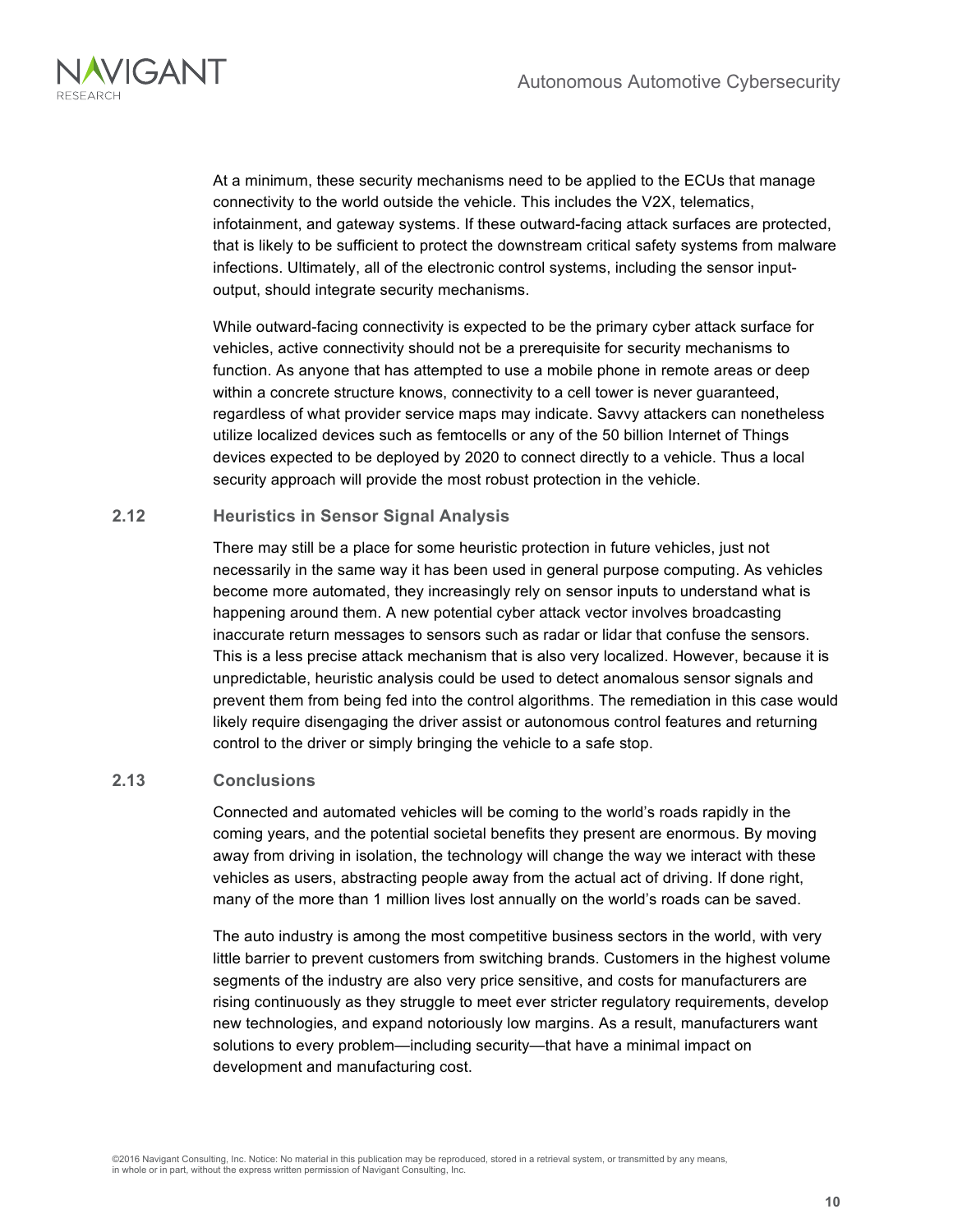

Public demonstrations of automotive cybersecurity vulnerabilities in recent years have raised awareness of the risks of connectivity and automation among the mainstream media and consumers. Moreover, this is not just an issue for future vehicles; tens of millions of vehicles on the road today are equipped with telematics systems and varying degrees of automation and electronic controls.

As researchers such as Charlie Miller, Chris Valesek, and Karl Koscher have shown, these vehicles are already at some degree of risk. Given the long product lifecycles of the automobile, security upgrades that can be applied to work on existing legacy hardware will also have a big advantage over those that require next-generation platforms.

Security solutions that do not require thousands more engineers to implement or the addition of more or faster ECUs to provide robust protection will be the preferred approach. Ideally, security vendors must provide protection systems with minimal performance overhead that can protect both current and future vehicle platforms.

Mobility systems enabled by connectivity and automation have huge potential societal benefits, but they will not be adopted by consumers that do not trust the technology. The transportation industry must take care not to squander the opportunity provided by nextgeneration technologies. The new waves of high-tech vehicles need to be designed for both security and resilience against malicious cyber attacks, whether the motive is financial, political, or simply vandalism, and protection systems need to be able to function locally at the vehicle level without active outside intervention.

Autonomous vehicles are a potentially disruptive technology of the magnitude that comes once in every few decades. Autonomous on-demand mobility has the potential to provide a range of enormous societal benefits and quality of life improvements to billions of people around the world. The core technology for this revolution is almost ready, but to thrive, it must be secured. Connected and autonomous vehicle must go hand-in-hand with autonomous cybersecurity to enable safe adoption and to allow the revolution to commence.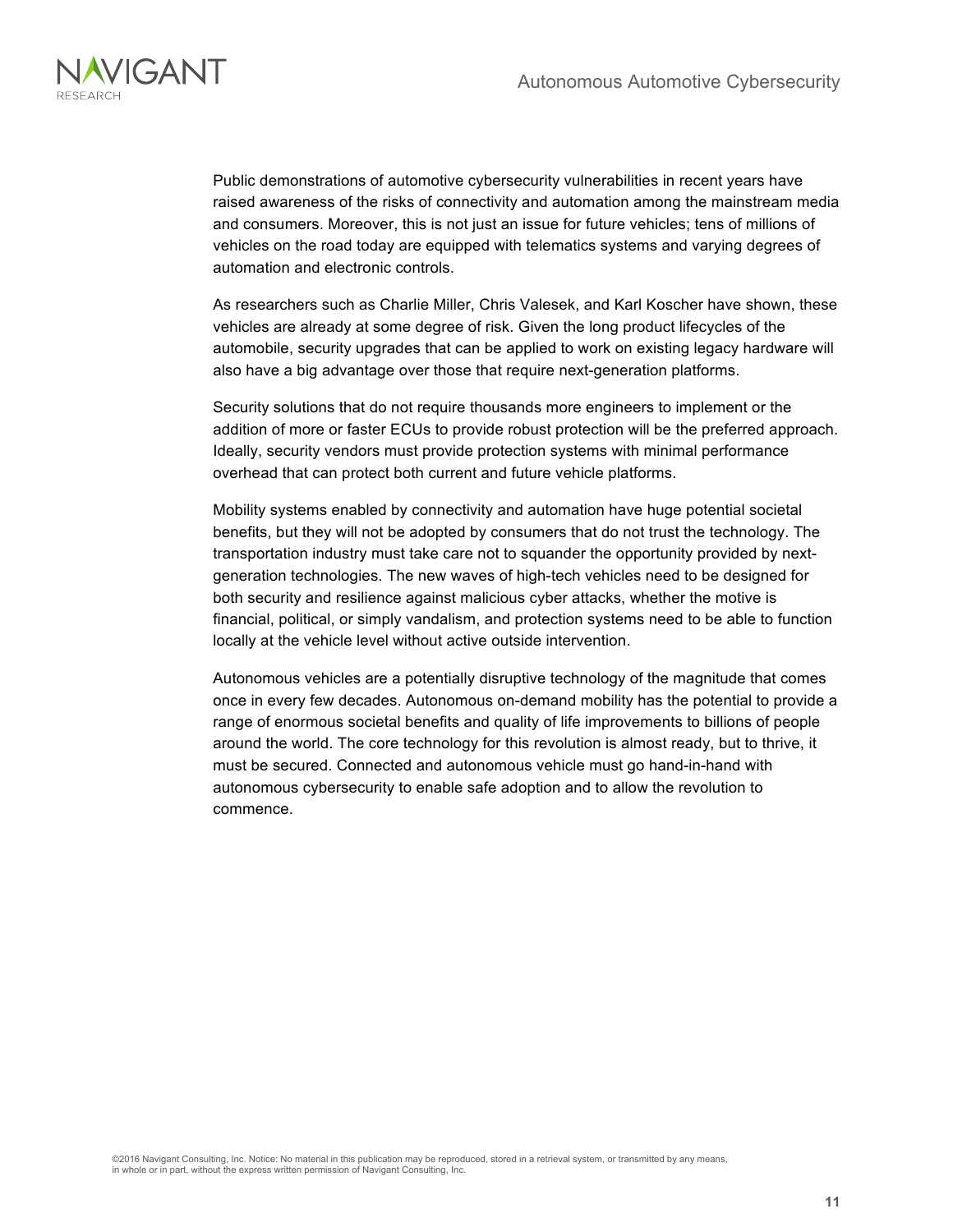

## Section 3 **ACRONYM AND ABBREVIATION LIST**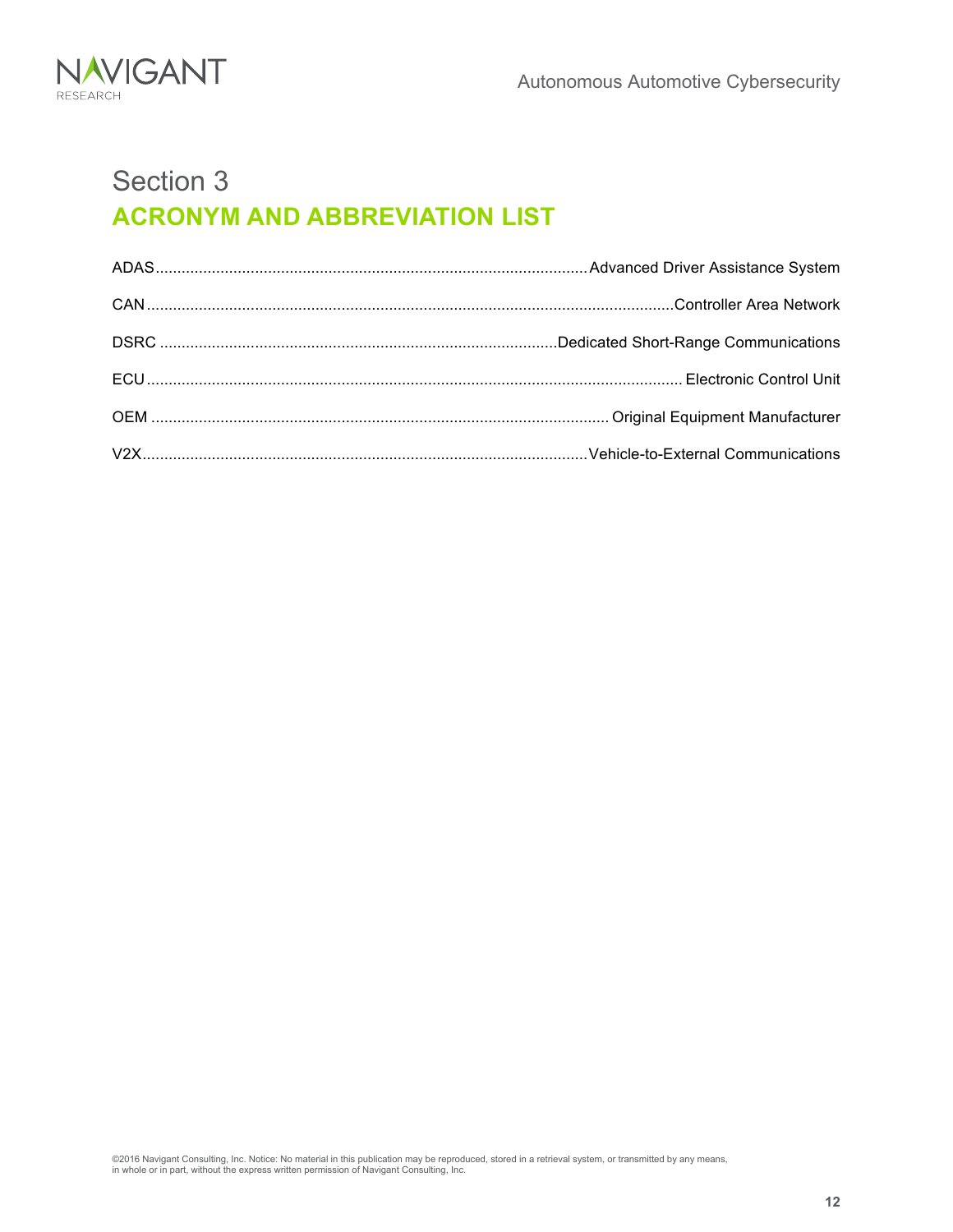

## Section 4 **TABLE OF CONTENTS**

| 1.1  |  |  |
|------|--|--|
|      |  |  |
|      |  |  |
| 2.1  |  |  |
| 2.2  |  |  |
| 2.3  |  |  |
| 2.4  |  |  |
| 2.5  |  |  |
| 2.6  |  |  |
| 2.7  |  |  |
| 2.8  |  |  |
| 2.9  |  |  |
| 2.10 |  |  |
| 2.11 |  |  |
| 2.12 |  |  |
| 2.13 |  |  |
|      |  |  |
|      |  |  |
|      |  |  |
|      |  |  |

©2016 Navigant Consulting, Inc. Notice: No material in this publication may be reproduced, stored in a retrieval system, or transmitted by any means,<br>in whole or in part, without the express written permission of Navigant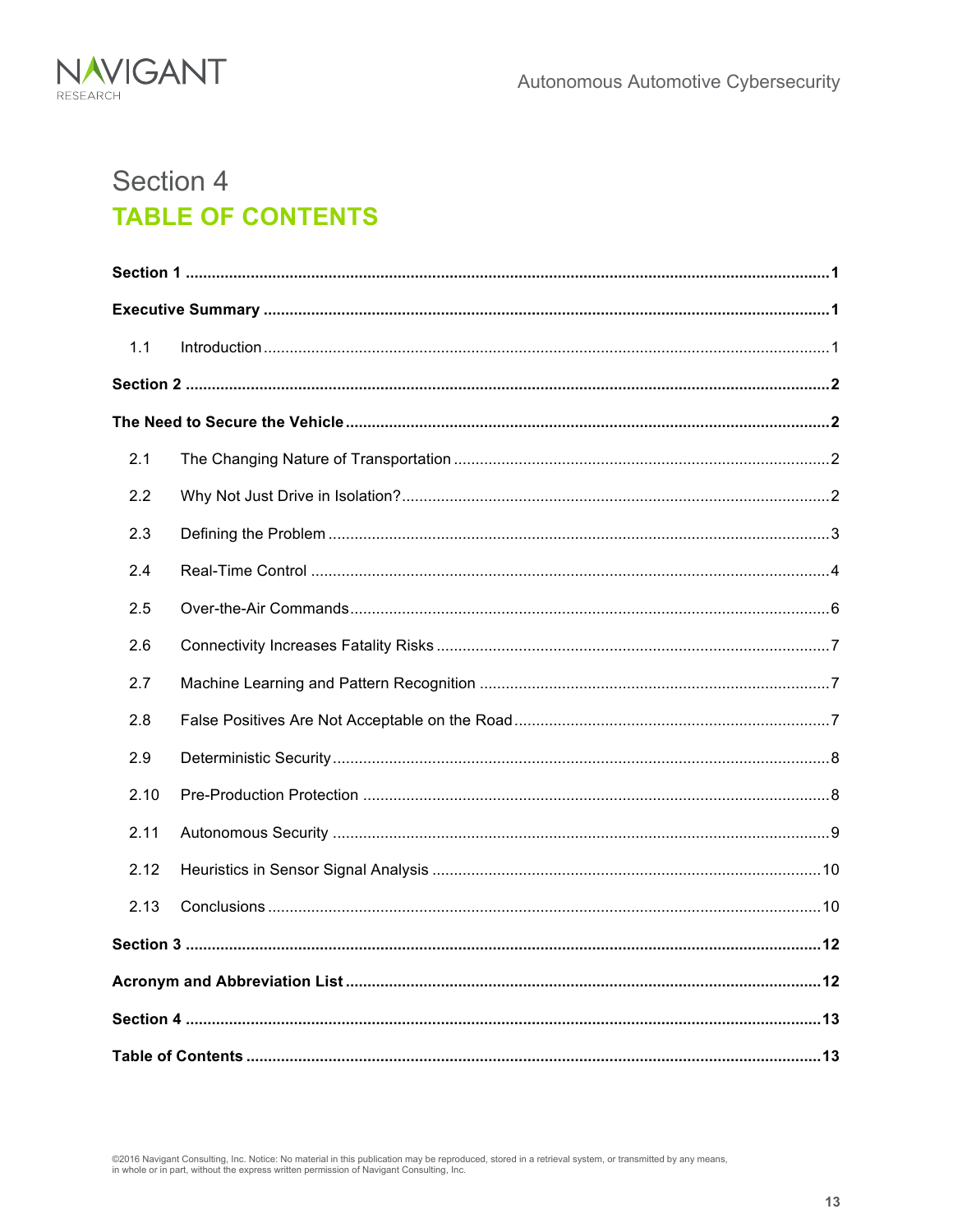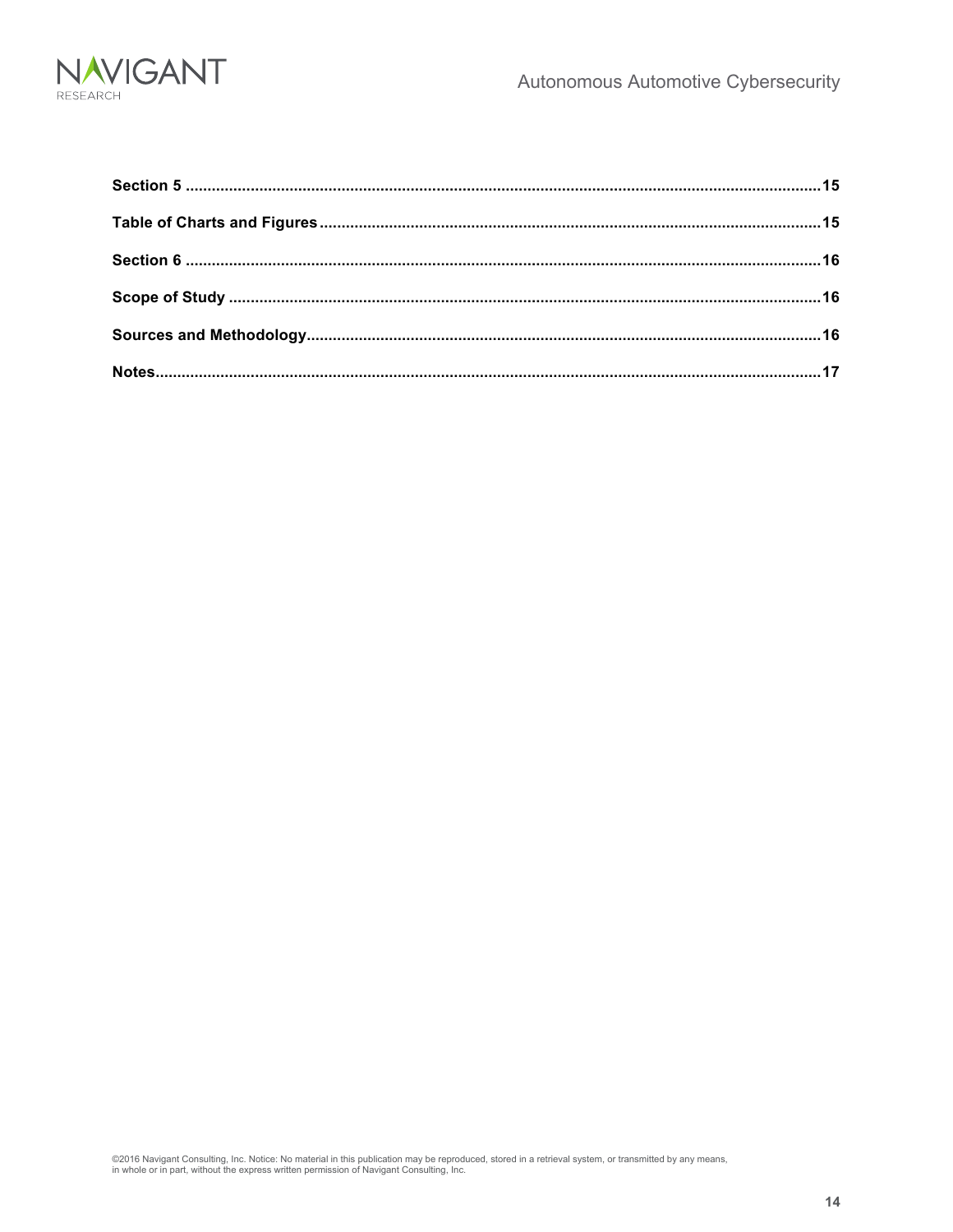

### Section 5 **TABLE OF CHARTS AND FIGURES**

| Chart 2.1 |                                                                      |  |
|-----------|----------------------------------------------------------------------|--|
| Chart 2.2 | Vehicle Sales by Autonomous Driving Level, World Markets: 2015-20355 |  |
| Chart 2.3 |                                                                      |  |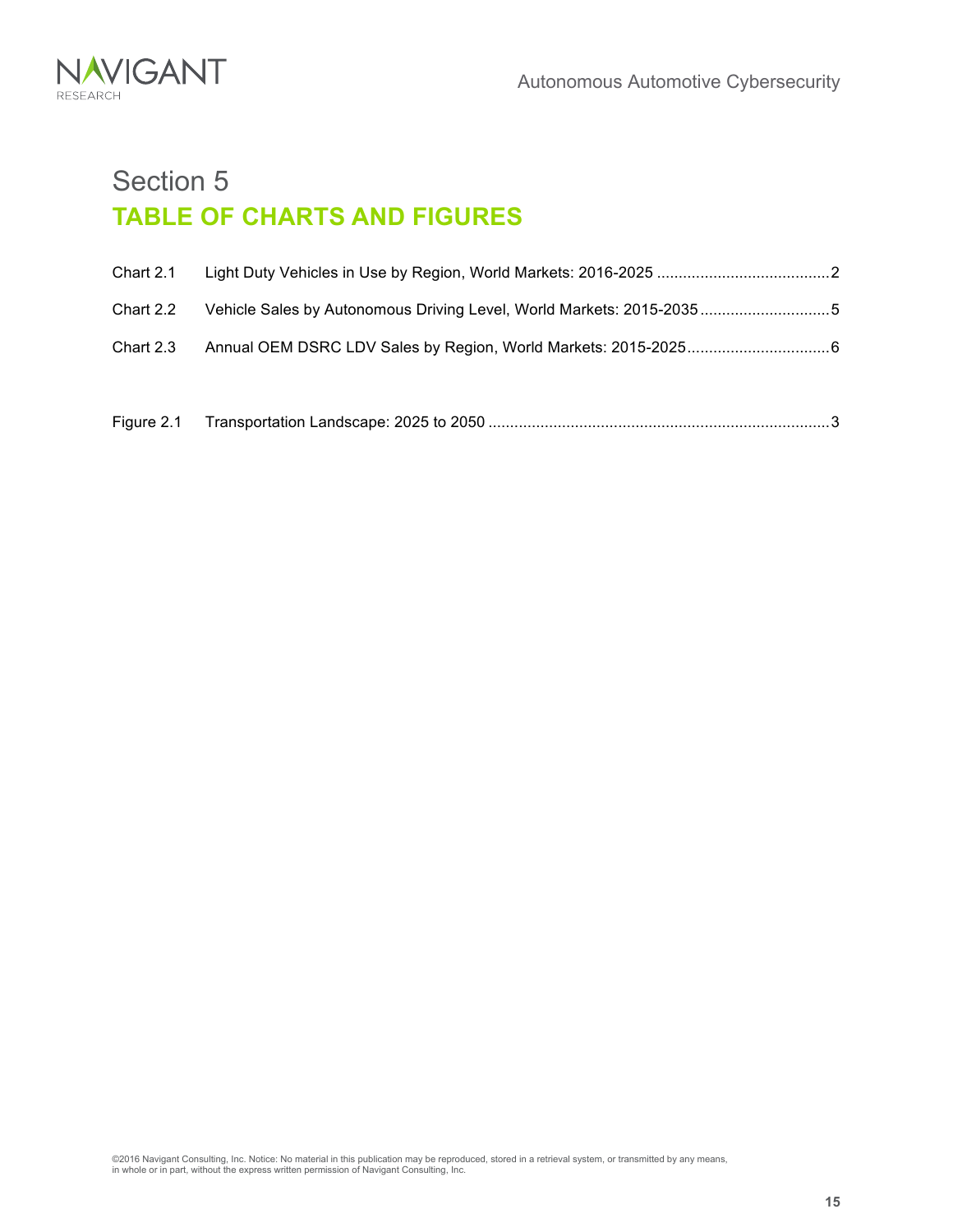

### Section 6 **SCOPE OF STUDY**

This white paper provides a description of the challenges, opportunities, and solutions of deploying cybersecurity solutions in the automotive environment. This paper draws upon Navigant Research studies of vehicle sales, autonomous vehicles, connected vehicles, mobility services, and cybersecurity.

### **SOURCES AND METHODOLOGY**

Navigant Research's industry analysts utilize a variety of research sources in preparing Research Reports. The key component of Navigant Research's analysis is primary research gained from phone and in-person interviews with industry leaders including executives, engineers, and marketing professionals. Analysts are diligent in ensuring that they speak with representatives from every part of the value chain, including but not limited to technology companies, utilities and other service providers, industry associations, government agencies, and the investment community.

Additional analysis includes secondary research conducted by Navigant Research's analysts and its staff of research assistants. Where applicable, all secondary research sources are appropriately cited within this report.

These primary and secondary research sources, combined with the analyst's industry expertise, are synthesized into the qualitative and quantitative analysis presented in Navigant Research's reports. Great care is taken in making sure that all analysis is well-supported by facts, but where the facts are unknown and assumptions must be made, analysts document their assumptions and are prepared to explain their methodology, both within the body of a report and in direct conversations with clients.

Navigant Research is a market research group whose goal is to present an objective, unbiased view of market opportunities within its coverage areas. Navigant Research is not beholden to any special interests and is thus able to offer clear, actionable advice to help clients succeed in the industry, unfettered by technology hype, political agendas, or emotional factors that are inherent in cleantech markets.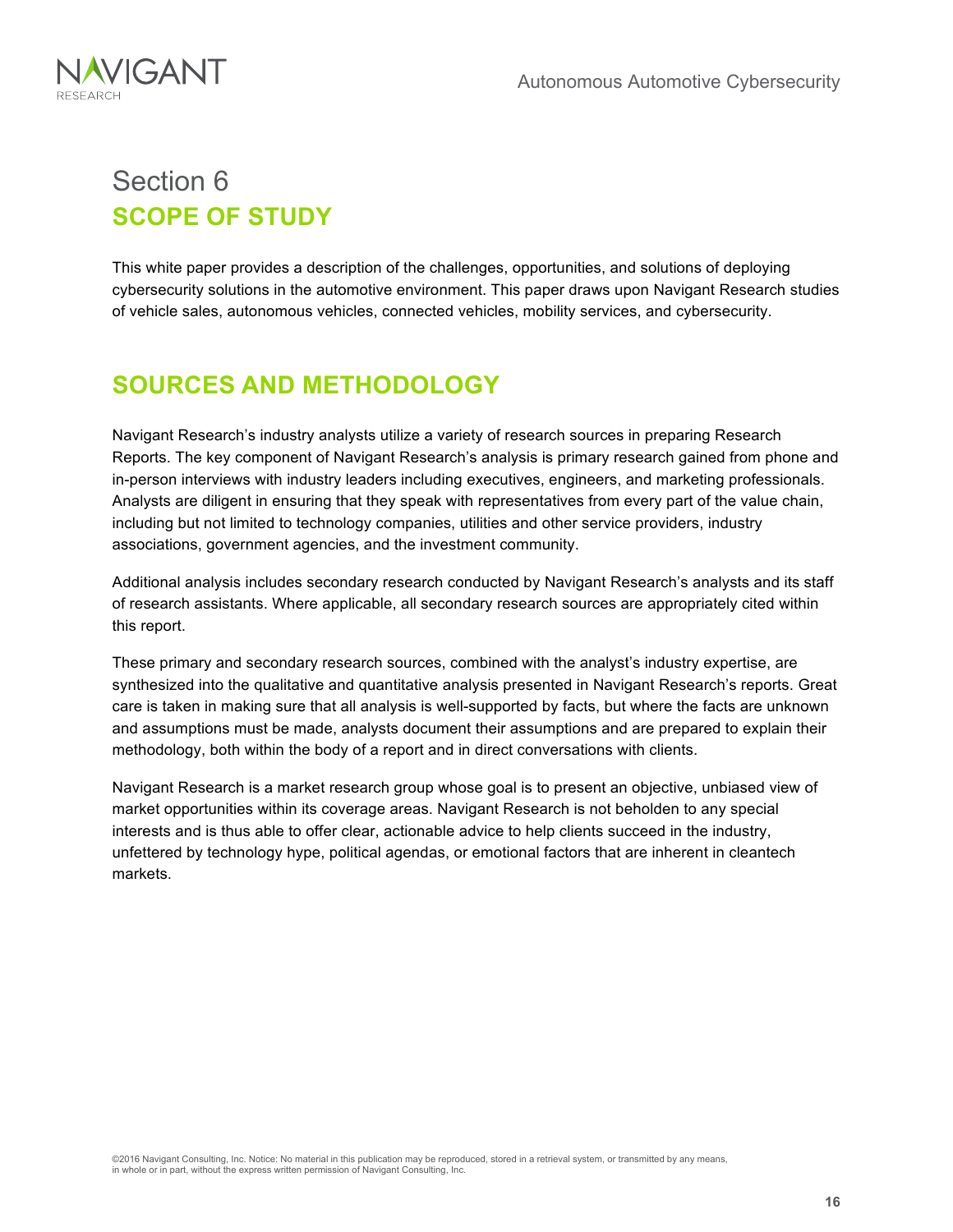

### **NOTES**

CAGR refers to compound average annual growth rate, using the formula:

CAGR = (End Year Value ÷ Start Year Value)<sup>(1/steps)</sup> – 1.

CAGRs presented in the tables are for the entire timeframe in the title. Where data for fewer years are given, the CAGR is for the range presented. Where relevant, CAGRs for shorter timeframes may be given as well.

Figures are based on the best estimates available at the time of calculation. Annual revenues, shipments, and sales are based on end-of-year figures unless otherwise noted. All values are expressed in year 2016 U.S. dollars unless otherwise noted. Percentages may not add up to 100 due to rounding.